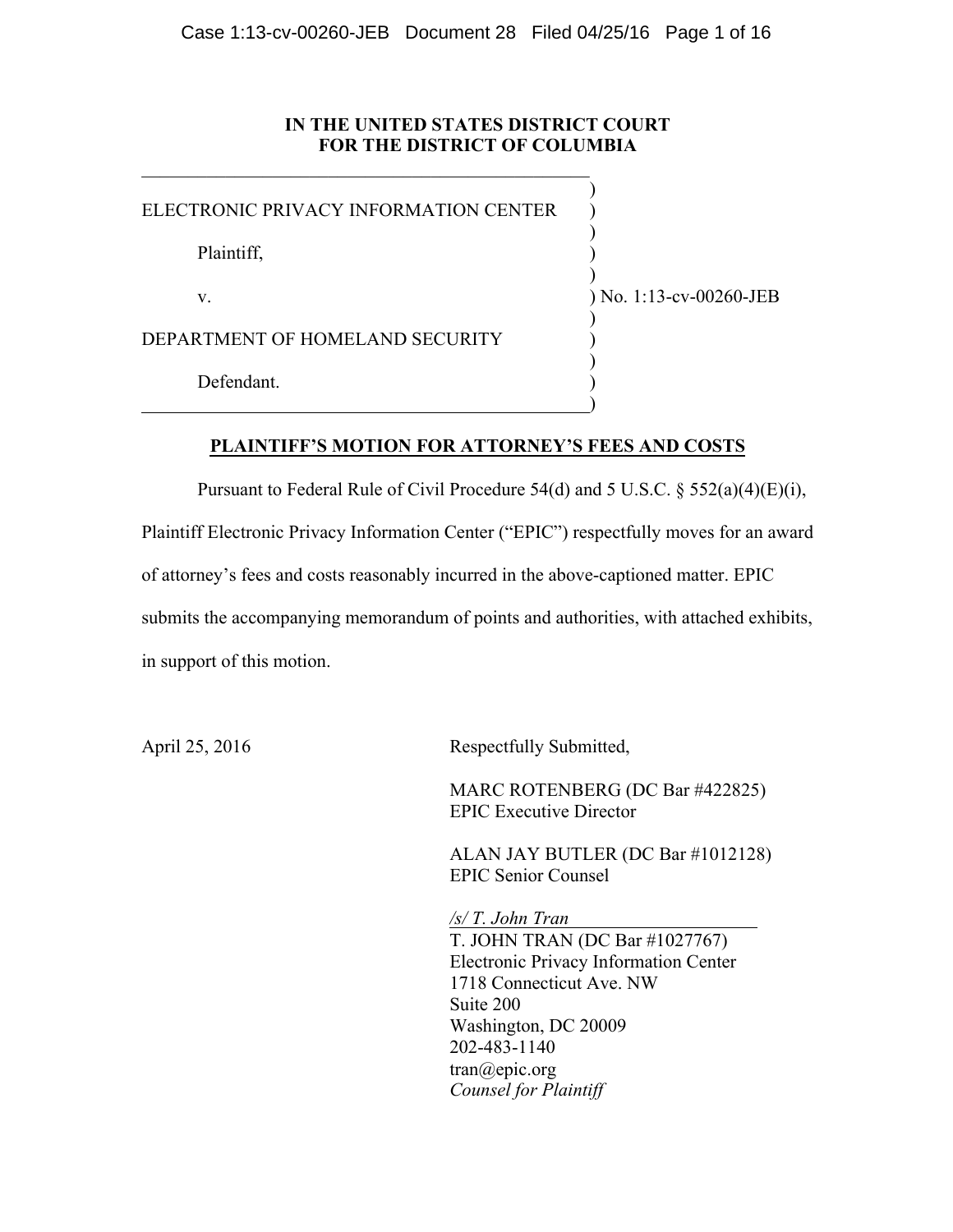# **IN THE UNITED STATES DISTRICT COURT FOR THE DISTRICT OF COLUMBIA**

ELECTRONIC PRIVACY INFORMATION CENTER )

 $\mathcal{L}_\text{max}$  and the contract of the contract of the contract of the contract of the contract of the contract of the contract of the contract of the contract of the contract of the contract of the contract of the contrac

Plaintiff, )

v. ) No. 1:13-cv-00260-JEB

)

)

)

)

)

)

DEPARTMENT OF HOMELAND SECURITY

Defendant.

# **MEMORANDUM OF POINTS AND AUTHORITIES IN SUPPORT OF PLAINTIFF'S MOTION FOR ATTORNEY'S FEES AND COSTS**

This case arises out of EPIC's Freedom of Information Act ("FOIA") request to the Department of Homeland Security ("DHS") for Standard Operating Procedure 303 ("SOP 303"), the federal government's policy on disrupting cellular communications networks. In 2012, amid reports that government officials disrupted cellphone service at a peaceful protest in a San Francisco transit station, EPIC submitted a FOIA request to the DHS for release of the secret procedure. After the agency failed to act on EPIC's request by the statutory deadline, EPIC filed suit in this Court. The DHS then released to EPIC a heavily redacted copy of SOP 303. Following a lengthy dispute over the agency's claimed exemptions in this Court and the D.C. Circuit, the DHS released to EPIC another version of SOP 303. This second version of SOP 303 contained new, previously withheld information, which, were it not for EPIC's lawsuit, would have never seen the light of day.

EPIC is eligible for and entitled to recover attorney's fees and costs for its work in successfully obtaining SOP 303. *See* 5 U.S.C. § 552(a)(4)(E). The parties attempted to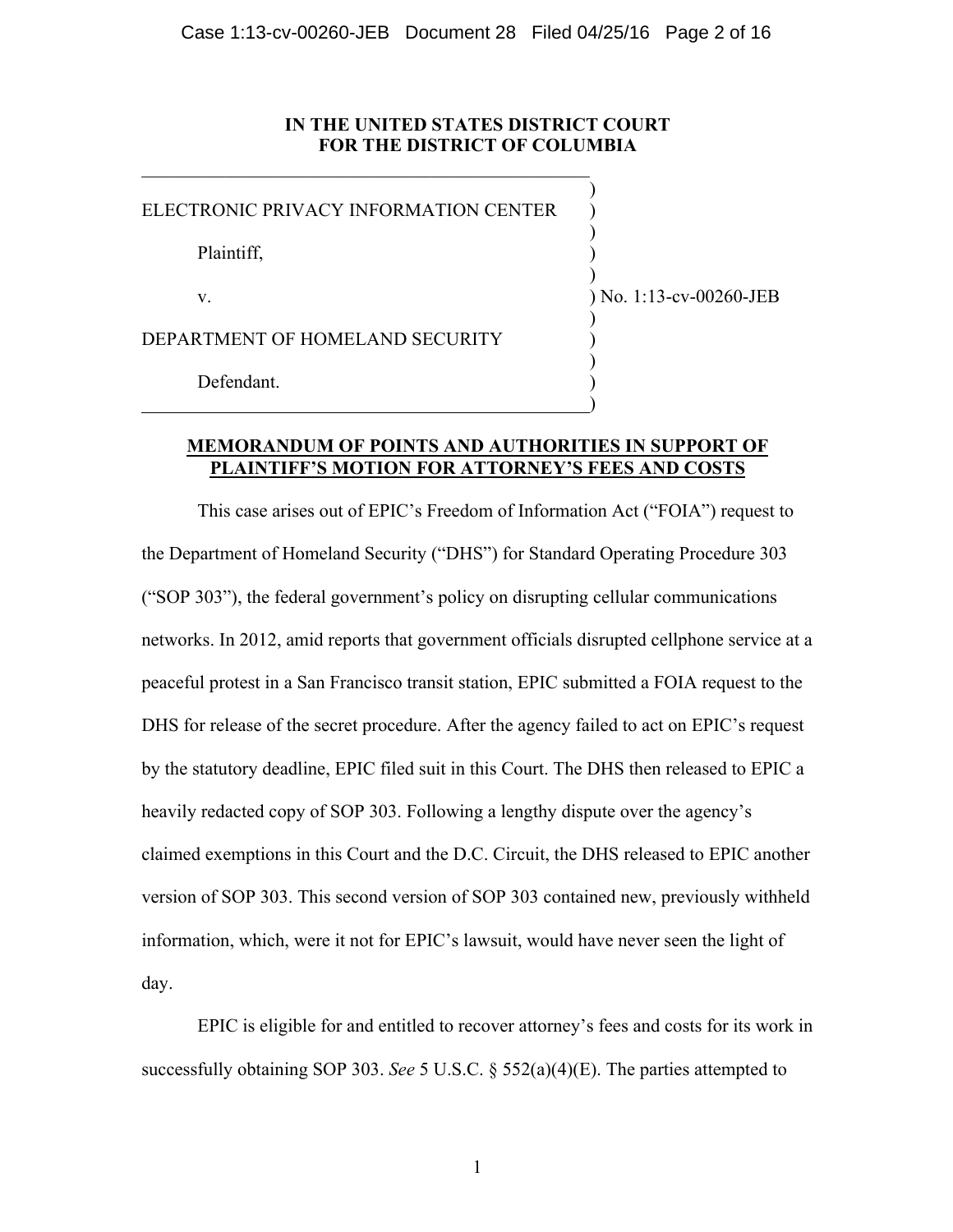negotiate a fee settlement, but were unable to reach an agreement. EPIC thus submits this motion for attorney's fees and costs. EPIC's attorneys have spent a total of 446.5 hours on this matter. Based on contemporaneously recorded billing records and applicable billing rates in this jurisdiction, EPIC requests an award of \$92,652.93 in attorney's fees and \$463.82 costs in this matter.

### **FACTUAL BACKGROUND**

In 2011, a Bay Area Rapid Transit ("BART") officer in San Francisco shot and killed a homeless man named Charles Hill. Hill's death sparked protests against BART, including one in 2011 that ended abruptly after BART officials cut off all cellular service inside four transit stations for three hours. Compl. at  $\P$  11, ECF No. 1. This act by public officials to suspend a widely used communications network prevented everyone inside the transit stations from sending or receiving phone calls, messages, emergency notifications, and other transmissions. *Id.* at ¶ 13.

SOP 303, created by the DHS in 2006, describes the process for "verifying that circumstances exist that would justify shutting down wireless networks." Def.'s Mot. for Summ. J., Ex.2, Holzer Decl. ¶ 25 (ECF No. 10-2). SOP 303 also "establishes a procedure by which state homeland security officials can directly engage with wireless carriers, and it establishes factual authentication procedures for decision-makers." *Id.* at ¶ 20. Until EPIC filed this lawsuit, the contents of SOP 303 were entirely secret. Compl. at  $\P$  7.

In July 2012, following the cellphone shutdown at the BART station, EPIC submitted a FOIA request to the DHS seeking the release of SOP 303, the series of questions used to determine whether a shutdown is necessary, and any related protocols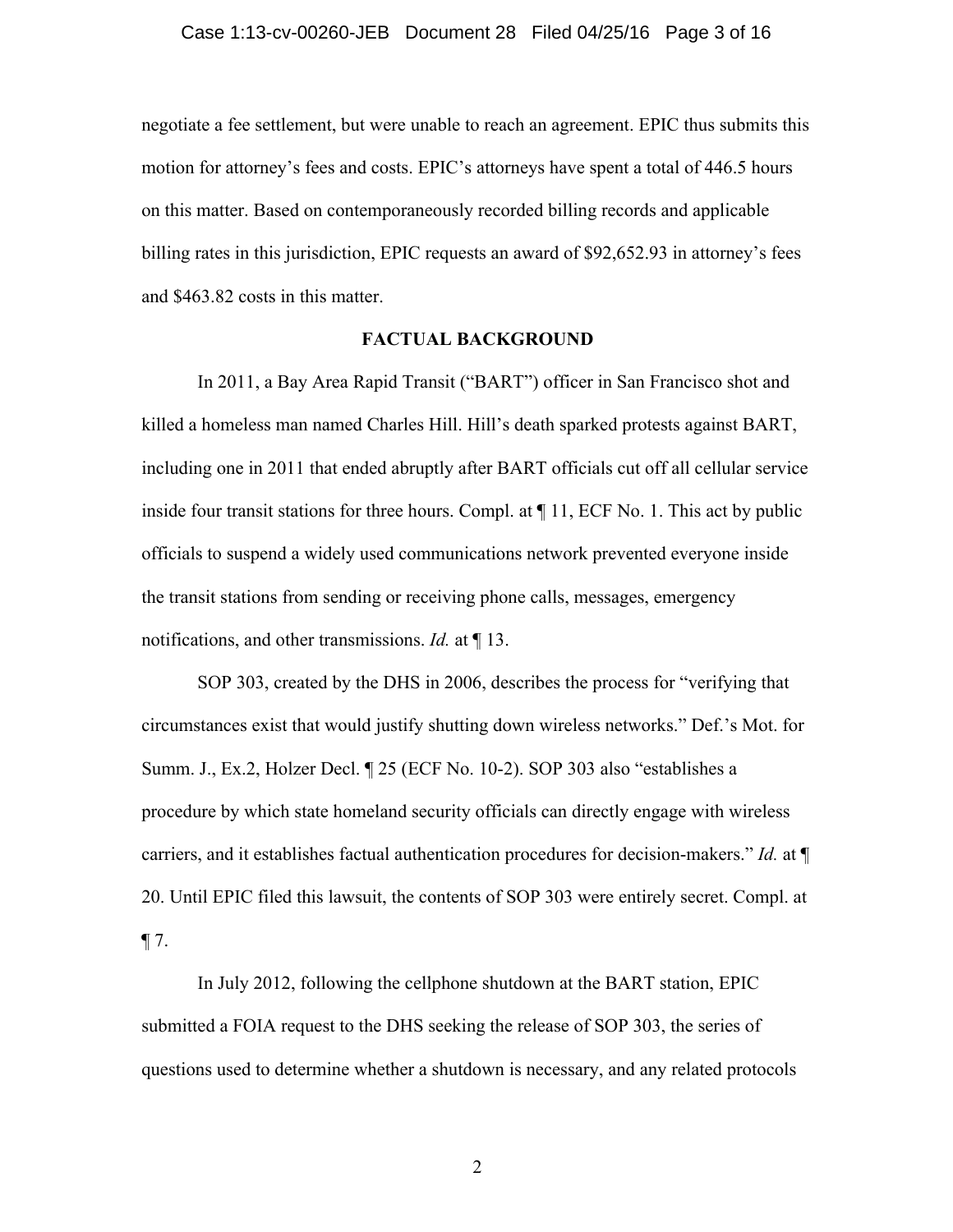#### Case 1:13-cv-00260-JEB Document 28 Filed 04/25/16 Page 4 of 16

or guidelines. Compl. at ¶ 18. The agency responded that it had conducted a comprehensive search, but was unable to locate or identify any responsive records. *Id.* at ¶ 27. EPIC appealed the agency's failure to identify responsive records in September 2012. *Id*. ¶ 28. The DHS acknowledged EPIC's administrative appeal in October 2012 but failed to make a determination within the FOIA's twenty-day deadline. *Id*. at ¶¶ 33, 36.

In February 2013, EPIC filed suit in this Court. *See* Compl. The DHS then conducted another search for responsive records and located SOP 303, the document sought by EPIC. Pl.'s Opp'n and Cross-Mot. for Summ. J., Ex. 2, SOP 303 (ECF No. 11- 2). In June 2013, the agency released to EPIC a heavily redacted version of SOP 303, invoking FOIA exemptions 7(E) and 7(F). Pl.'s Opp'n and Cross-Mot. for Summ. J. at 5, ECF No. 11. Both parties filed summary judgment motions. This Court sided with EPIC, rejected the agency's 7(E) and 7(F) claims, and granted summary judgment for EPIC. *See*  Mem. Op., ECF No. 19. The court stayed the order to allow DHS an opportunity to appeal or to provide an alternative basis for withholding the records. *Id*. at 16. The DHS filed a notice of appeal to the D.C. Circuit on January 13, 2014. ECF No. 22. On February 10, 2015, the D.C. Circuit reversed this Court's ruling on Exemption 7(F), and remanded the case to the district court to assess the segregability issue. *EPIC v. DHS*, 777 F.3d 518 (D.C. Cir. 2015). EPIC filed a petition for rehearing *en banc*, which was ultimately denied. Pet. for Reh'g En Banc, *EPIC v. DHS*, 777 F.3d 518 (ECF No. 1544810). On remand, the Court held a status hearing and the agency agreed to produce SOP 303 for review *in camera* to decide the segregability issue. The agency then released to EPIC a reprocessed version of SOP 303, and disclosed portions of the document that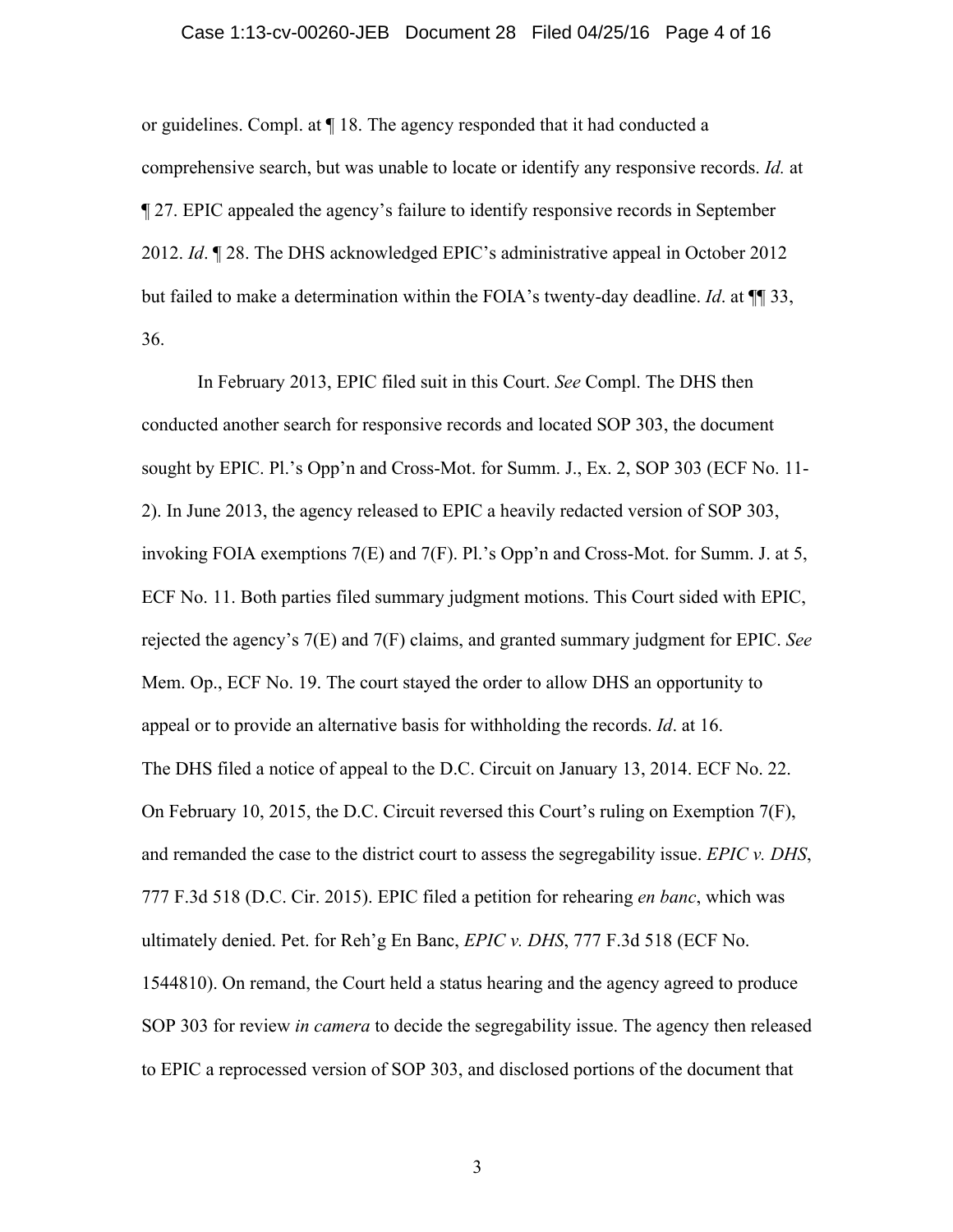#### Case 1:13-cv-00260-JEB Document 28 Filed 04/25/16 Page 5 of 16

had been previously redacted. *See* Notice of In Camera Filing (July 6, 2015), ECF No. 25. This Court reviewed the document *in camera* and ruled that the DHS had released all reasonably segregable material. Min. Order (July 10, 2015). EPIC subsequently filed a Petition with the U.S. Supreme Court, seeking review of the D.C. Circuit ruling. Pet. for Writ of Certiorari, *EPIC v. DHS*, 777 F.3d 518 (ECF No. 1567986). Finally, after substantial briefing by EPIC, including a Reply to the agency's Opposition, the Supreme Court denied the petition in January 2016. Denial of Pet. for Writ of Certiorari, *EPIC v. DHS*, 136 S. Ct. 876 (2016).

EPIC has incurred substantial costs in this litigation. Since EPIC filed this lawsuit, EPIC's attorneys have spent a total of 446.5 hours working on this matter. Tran Decl. at  $\P$ 11. These hours are documented in the detailed and contemporaneous billing records prepared by EPIC's attorneys. *See* Aff. of Marc Rotenberg; Aff. of Ginger McCall; Aff. of Alan Jay Butler; Aff. of David Jacobs; Aff. of Julia Horwitz; Aff. of David Husband; Aff. of T. John Tran; Aff. of Aimee Thomson.

### **ARGUMENT**

EPIC is eligible for and entitled to recover fees it incurred to successfully obtain responsive records in this matter. The FOIA provides that "[t]he court may assess against the United States reasonable attorney fees and other litigation costs reasonably incurred in any case under this section in which the complainant has substantially prevailed." 5 U.S.C.  $\S$  552(a)(4)(E)(i). This attorney fee inquiry is divided into two prongs: eligibility and entitlement. *Brayton v. Office of the U.S. Trade Representative*, 641 F.3d 521, 524 (D.C. Cir. 2011).

Courts have consistently awarded fees and costs in FOIA cases in which EPIC has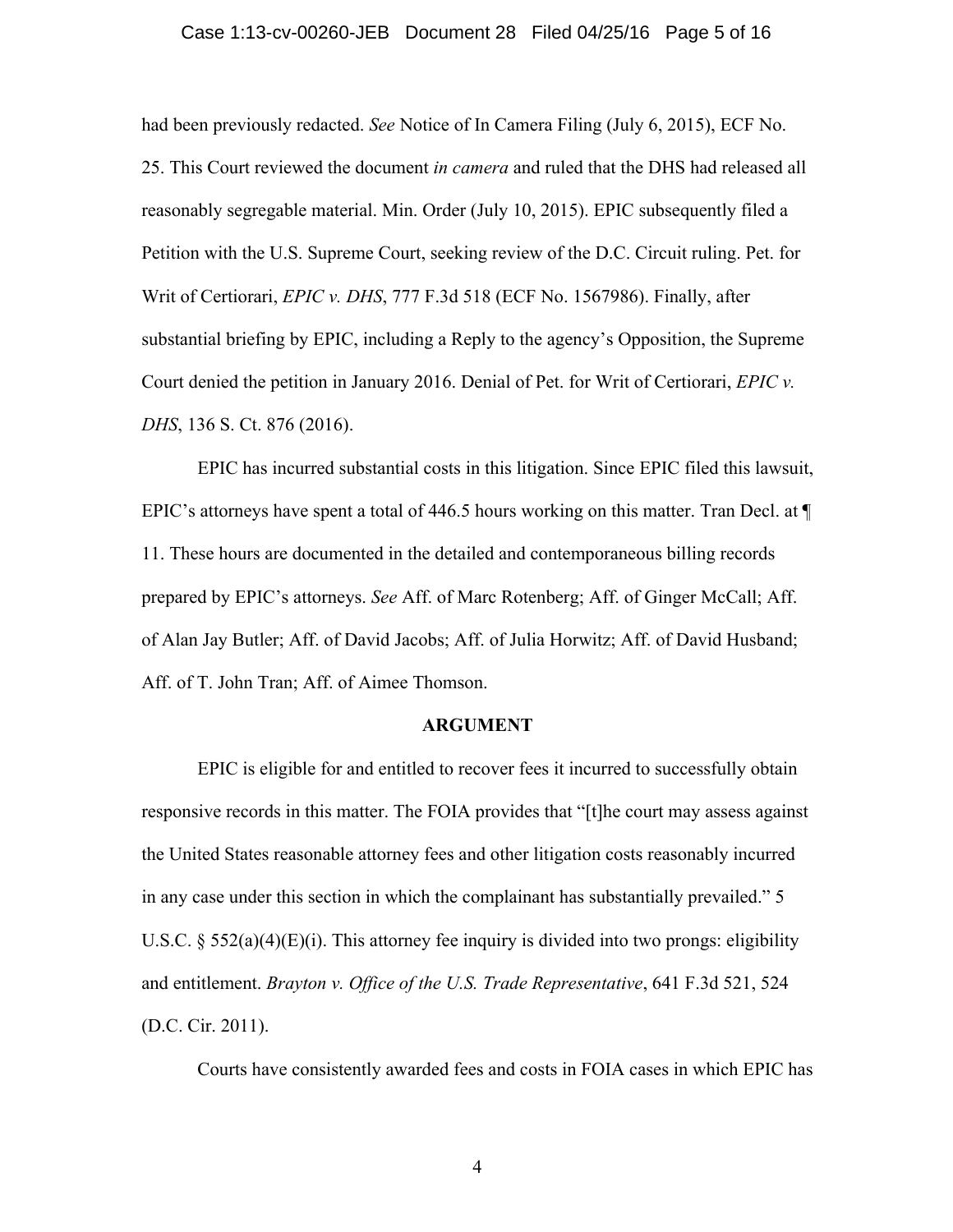### Case 1:13-cv-00260-JEB Document 28 Filed 04/25/16 Page 6 of 16

substantially prevailed. *See, e.g.*, *EPIC v. NSA*, 87 F. Supp. 3d 23 (D.D.C. 2015); *EPIC v. FBI*, 80 F. Supp. 3d 139 (D.D.C. 2015); *EPIC v. DHS*, 999 F. Supp. 2d 61 (D.D.C. 2013); *EPIC v. DHS*, 811 F. Supp. 2d 216 (D.D.C. 2011).

Because EPIC successfully obtained the relief sought in this matter—disclosure of SOP 303—the Court should find that EPIC is both eligible for and entitled to recover attorney's fees and costs. The Court should also award EPIC fees-on-fees for the costs it has incurred in pursuing the fee award.

### **I. EPIC is eligible for and entitled to fees in this matter.**

# **A. EPIC is eligible for attorney's fees because it obtained SOP 303 as a result of the suit.**

A FOIA plaintiff who has "substantially prevailed" is eligible to recover attorney's fees and costs. *Brayton v. Office of the U.S. Trade Representative*, 641 F.3d 521, 525 (D.C. Cir. 2011). The FOIA provides that a plaintiff "substantially prevails" by obtaining "relief through either (I) a judicial order, or an enforceable written agreement or consent decree; or (II) a voluntary or unilateral change in position by the agency, if the complainant's claim is not insubstantial."  $\S$  552(a)(4)(E)(ii).

EPIC's suit caused a "voluntary or unilateral change in position by the agency" sufficient to establish that EPIC substantially prevailed. *See Judicial Watch, Inc. v. DOJ*, 878 F. Supp. 2d 225, 233 (D.D.C. 2012). A FOIA plaintiff substantially prevails when the "Defendant did not produce any documents until [after] Plaintiff filed his Complaint." *Poulsen v. DHS*, No. 13-CV-498, 2016 WL 1091060, at \*3 (D.D.C. Mar. 21, 2016) (citing *EPIC v. FBI*, 72 F. Supp. 3d 338, 345 (D.D.C. 2014)). When EPIC submitted the FOIA request on July 10, 2012, the DHS had not made SOP 303 made public. Compl.  $\P$ at 18. The DHS did not release SOP 303 in response to the FOIA request or the FOIA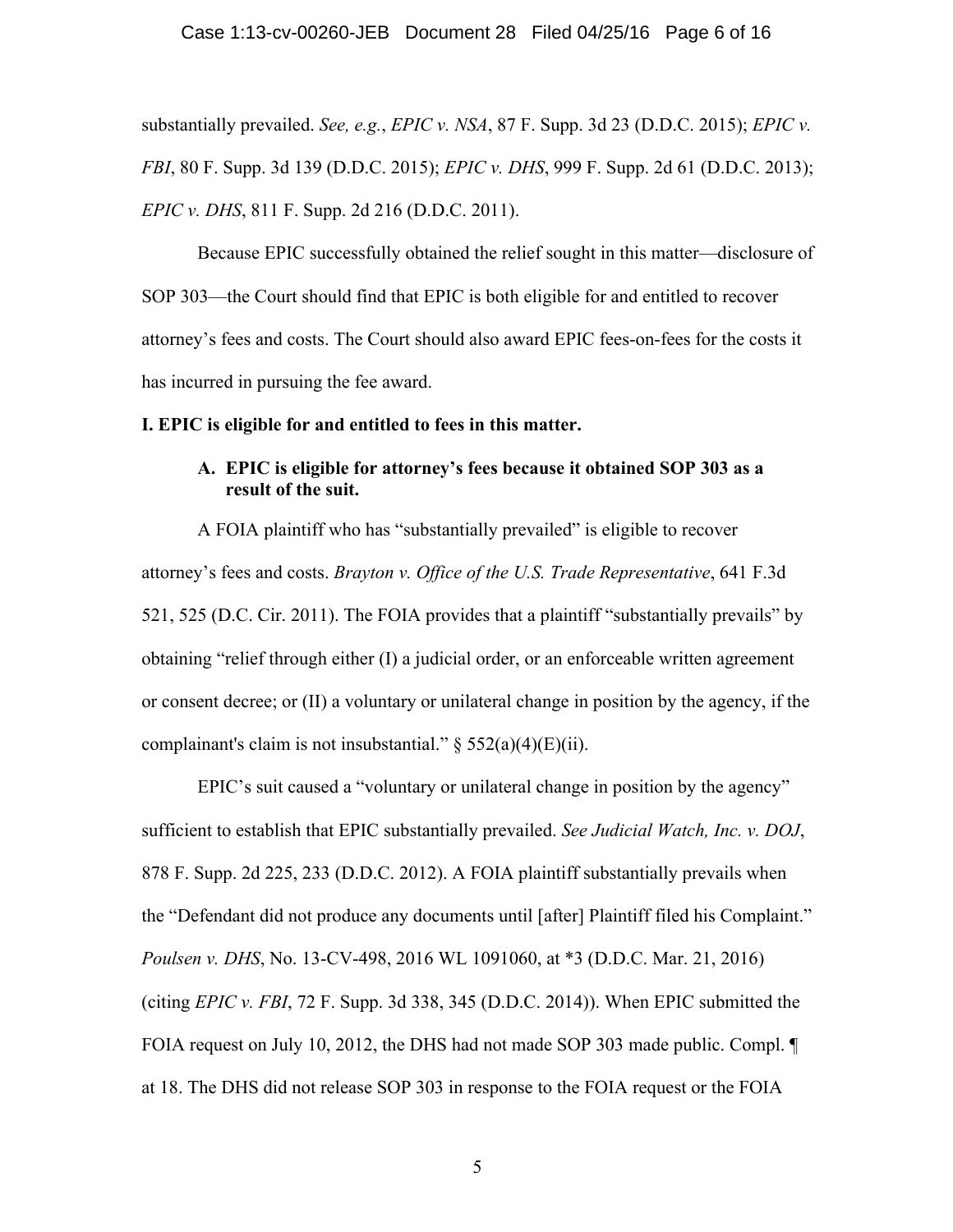Appeal. *Id*. at ¶ 38. It was not until *after* EPIC filed this suit that the agency released SOP 303.

Moreover, the DHS's release of additional portions of SOP 303 was a "voluntary or unilateral change in position." *Compare* Pl.'s Mot. for Summ. J., Ex. 2, SOP 303 (ECF No. 11-2), *with* Notice of In Camera Filing, Ex. 1 SOP 303 Redacted, ECF No. 27. For more than two years—nearly the entirety of this litigation—the DHS withheld responsive material in SOP 303. When the agency subsequently produced a new version of SOP 303 and disclosed responsive material that EPIC had argued was unlawfully withheld, Br. for Pl.-Appellee at 27–31, *EPIC v. DHS*, 777 F.3d 518 (ECF No. 1501192), the DHS retreated from its original position. In so doing, the agency conceded that the additional material fell outside the scope of the claimed FOIA exemptions, thereby establishing a "voluntary or unilateral change in position."  $\S$  552(a)(4)(E)(ii)(II). Because EPIC obtained a copy of SOP 303 as a result of the DHS's voluntary change in position, EPIC is eligible for attorney's fees and costs.

EPIC also "substantially prevailed" when this Court agreed with EPIC's position on Exemption 7(E). *See* Mem. Op. at 7–9. In rejecting DHS's Exemption 7(E) claim, the Court found that "techniques and procedures for law enforcement investigations or prosecutions" apply only to acts by law enforcement officials and only "after or during the commission of a crime." *Id.* at 8. Although the Court found that SOP 303 met the threshold requirement of being "compiled for law-enforcement purposes," it concluded that the procedure did not include "techniques and procedures for law enforcement investigations or prosecutions." *Id*. at 6, 8. The Court underscored the distinction between "law enforcement purposes" and "law enforcement investigations," noting that Congress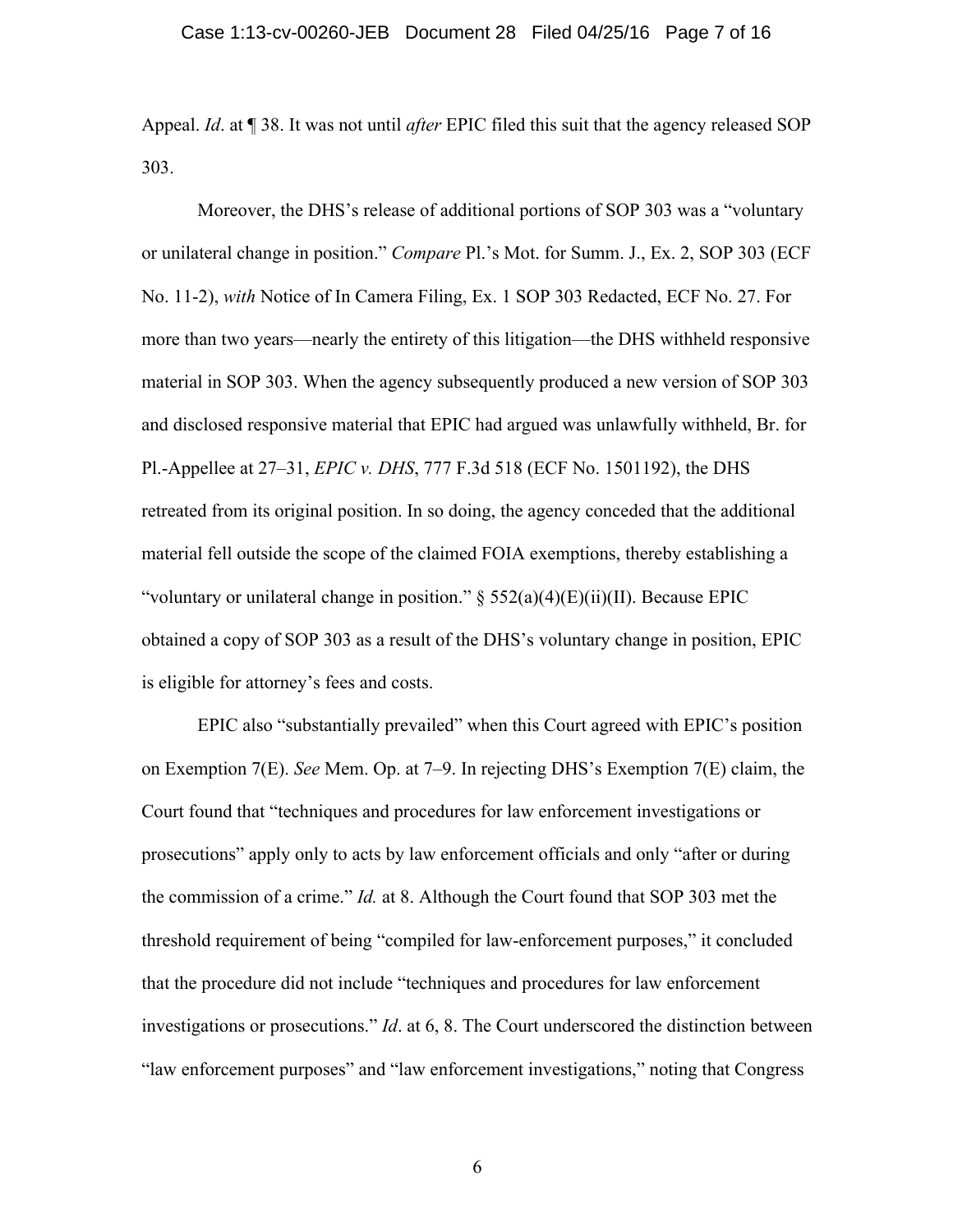### Case 1:13-cv-00260-JEB Document 28 Filed 04/25/16 Page 8 of 16

deliberately chose to make the latter category narrower than the former. *Id*. at 7–8. In so holding, the Court emphasized the need to follow FOIA's basic principle of promoting disclosure over secrecy. *Id*. at 8.

Finally, the Court dismissed the DHS's *post hoc* attempt to characterize SOP 303 as an investigative method, finding that "'no ordinary speaker of the English language' would describe SOP 303 . . . as an evidence-gathering technique." *Id*. at 9 (internal citation omitted). Because the Court's reasoning in supporting EPIC's position on Exemption 7(E) was left undisturbed by the D.C. Circuit, EPIC "substantially prevailed" and is thus entitled to attorney's fees.

# **B. EPIC is entitled to recover fees and costs under the D.C. Circuit's fourfactor test.**

If a FOIA plaintiff is eligible for attorney's fees and costs, the court must then determine whether the plaintiff is entitled to those fees and costs. *Brayton*, 641 F.3d at 525. Courts in this Circuit employ a four-factor balancing test to determine a plaintiff's fee entitlement. *Morley v. CIA*, 810 F.3d 841, 842 (D.C. Cir. 2016). The four factors are: 1) "the benefit to the public, if any, deriving from the case"; 2) "the commercial benefit to the plaintiff"; 3) "the nature of the plaintiff's interest in the records"; and 4) "the reasonableness of the agency's withholding." *Id.* All four factors favor EPIC in this case, and the Court should accordingly award reasonable attorney's fees and costs.

The first factor "assesses the public benefit derived from the case." *Davy v. CIA*, 550 F.3d 1155, 1159 (D.C. Cir. 2008). The analysis "requires an *ex ante* assessment of the potential public value of the information requested." *Morley*, 810 F.3d at 844. "[I]f it's plausible ex ante that a request has a decent chance of yielding a public benefit, the public-benefit analysis ends there." *Id.*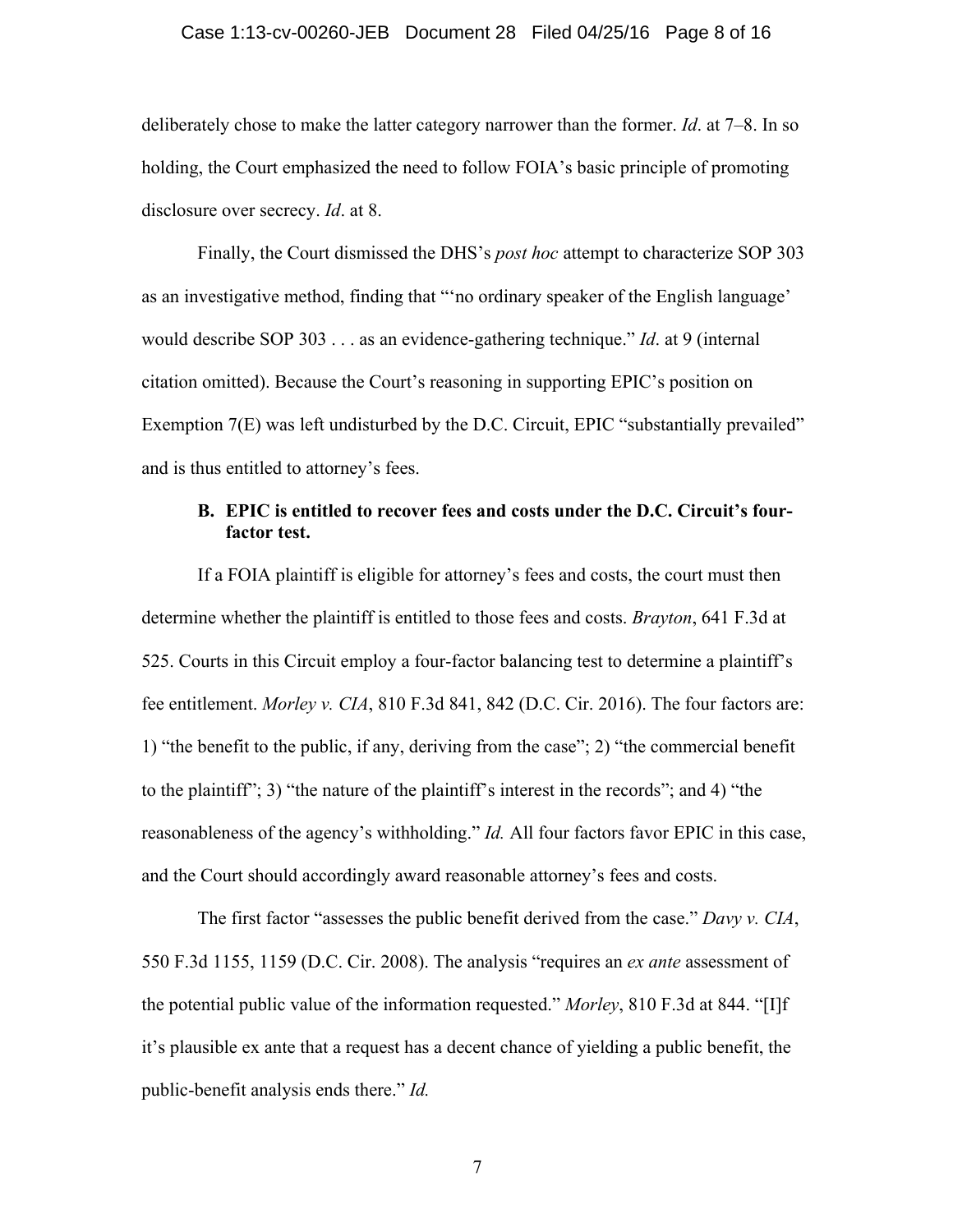In this case, the public benefit factor strongly favors EPIC. EPIC sought the secret procedure in the public interest as a "quintessential requestor of government information envisioned by the FOIA." *EPIC v. DHS*, 982 F. Supp. 2d 56, 63 (D.D.C. 2013). The issues addressed by EPIC's FOIA request—police accountability, the freedom to freely associate and peacefully protest, and the scope of the government's role in shutting down critical communications infrastructure—were matters of significant public concern. *See, e.g.,* Zusha Elinson & Shoshana Walter, *Latest BART Shooting Prompts New Discussion of Reforms*, N.Y. Times (July 16, 2011), <sup>1</sup> *After Cellphone Action, BART Faces Escalating Protests*, N.Y. Times (Aug. 20, 2011);<sup>2</sup> Timothy B. Lee, *Gov't Didn't Shut Down Cell Networks in Boston—But It Could Have*, Ars Technica (April 16, 2013); <sup>3</sup> Dana Liebelson, *The Government's Secret Plan to Shut Off Cellphones and the Internet, Explained*, Mother Jones (Nov. 26, 2013). <sup>4</sup> Because EPIC's FOIA request for SOP 303 had a "probability of generating useful new information about a matter of public concern," the public benefit factor favors EPIC. *Morley*, 810 F.3d at 844.

The public benefit factor also weighs in favor of a FOIA plaintiff where dissemination of the information obtained is "likely to add to the fund of information that citizens may use in making vital political choices." *Cotton v. Heyman*, 63 F.3d 1115, 1120 (D.C. Cir. 1995) (internal citations omitted). As a result of EPIC's lawsuit, the DHS released a previously secret document concerning government shutdowns of critical communications networks, a document that is now subject to public debate. *See, e.g.,*

 $1 \text{ http://www.nytimes.com/2011/07/17/us/17bcbart.html.}$ 

 $^{2}$  http://www.nytimes.com/2011/08/21/us/21bcbart.html.

<sup>&</sup>lt;sup>3</sup> http://arstechnica.com/tech-policy/2013/04/govt-didnt-shut-down-cell-networks-inboston-but-it-could-have/.

<sup>&</sup>lt;sup>4</sup> http://www.motherjones.com/politics/2013/11/internet-phone-kill-switch-explained.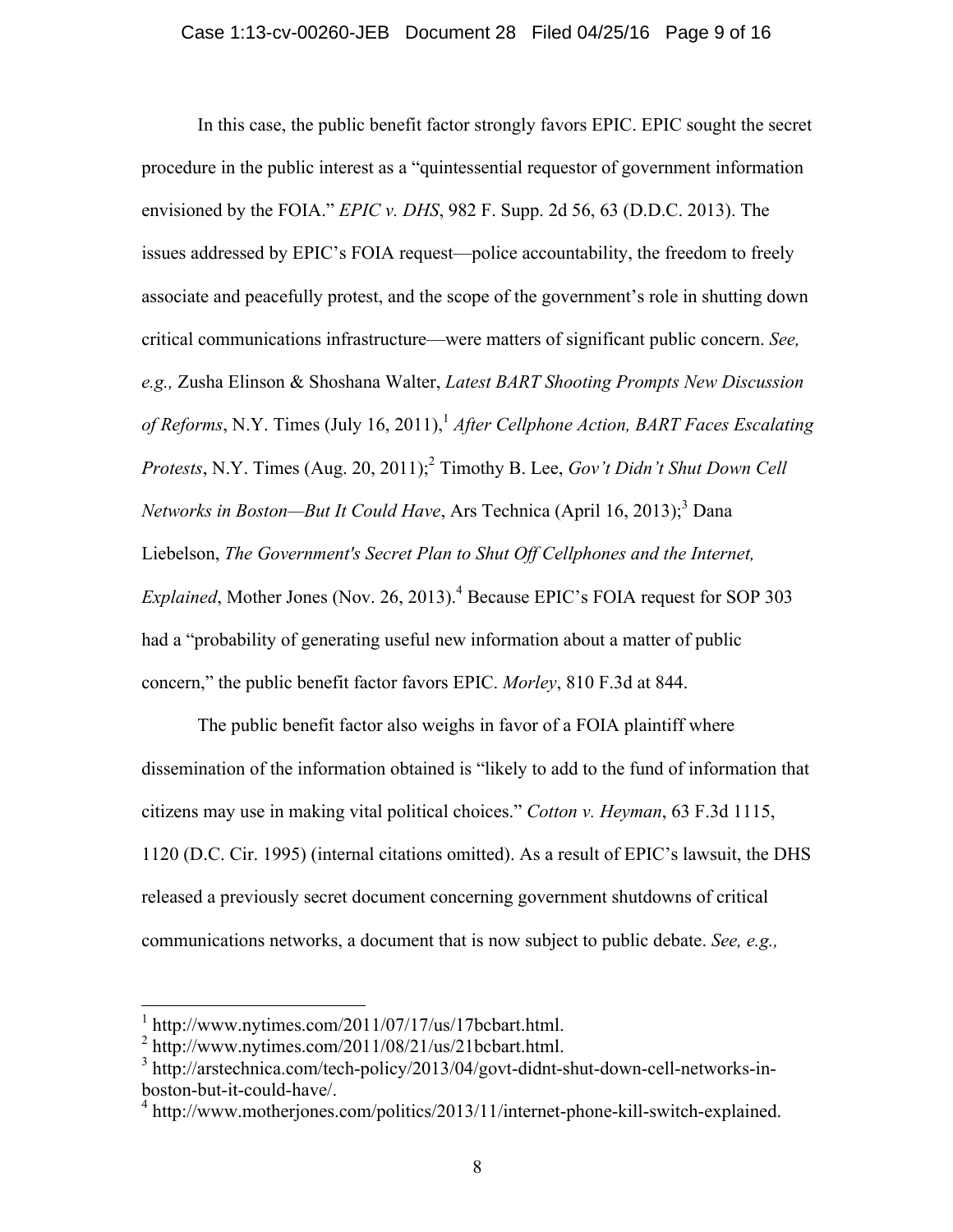### Case 1:13-cv-00260-JEB Document 28 Filed 04/25/16 Page 10 of 16

Amadou Diallo, *Obama Administration Fights for Right to Uuse Cellphone Kill Switch*, Al Jazeera America (April 26, 2015);<sup>5</sup> David Kravets, *Will Supreme Court Force DHS to Divulge Secret Plan to Cut Cell Service?*, Ars Technica (Aug. 15, 2015);<sup>6</sup> Steve Vladeck, *A FOIA Circuit Split That the Supreme Court Needs To Resolve*, Just Security (Dec. 23, 2015).<sup>7</sup> EPIC has also widely distributed SOP 303 so that it may be subject to public scrutiny. *See EPIC Urges Supreme Court to Review Cellphone Shutdown Case*, EPIC Alert (Dec. 22, 2015) (hereinafter EPIC Alert Article).<sup>8</sup>

The second and third entitlement factors also favor EPIC. The "nature of the [requester's] interest" factor is "closely related [to] and often considered together with the commercial benefit criterion." *Tax Analysts v. DOJ*, 965 F.2d 1092, 1095 (D.C. Cir. 1992). "The second factor considers the commercial benefit to the plaintiff, while the third factor considers the plaintiff's interest in the records." *EPIC v. DHS*, 999 F. Supp. 2d 61, 69 (D.D.C. 2013). Favored interests are "scholarly, journalistic or public-interest oriented." *See Long v. IRS*, 932 F.2d 1309, 1316 (9th Cir. 1991) (holding that a lower court's ruling that the plaintiff's scholarly interest weighed against her recovery of fees was "wrong as a matter of law and an abuse of discretion").

EPIC is a 501(c)(3) non-profit public interest research center. *EPIC v. Dep't of Def.*, 241 F. Supp. 2d 5, 5 (D.D.C. 2003). EPIC derived no commercial benefit from the

 $5$  http://america.aljazeera.com/articles/2015/4/26/obama-fights-for-secrecy-cellphonekill-switch.html

 $6$  http://arstechnica.com/tech-policy/2015/08/will-supreme-court-force-dhs-to-divulgesecret-plan-to-cut-cell-service/.

 $^7$  https://www.justsecurity.org/28485/foia-circuit-split-supreme-court-resolve/

 $8$  https://epic.org/alert/epic\_alert\_22.24.html. EPIC disseminated SOP 303 to epic.org visitors and the approximately 6,000 recipients of its bi-weekly newsletter. EPIC also maintains one of the world's most popular privacy websites: epic.org. EPIC has published extensively about SOP 303. *See* EPIC, *EPIC v. DHS – SOP 303* (2015), https://epic.org/foia/dhs/internet-kill-switch/.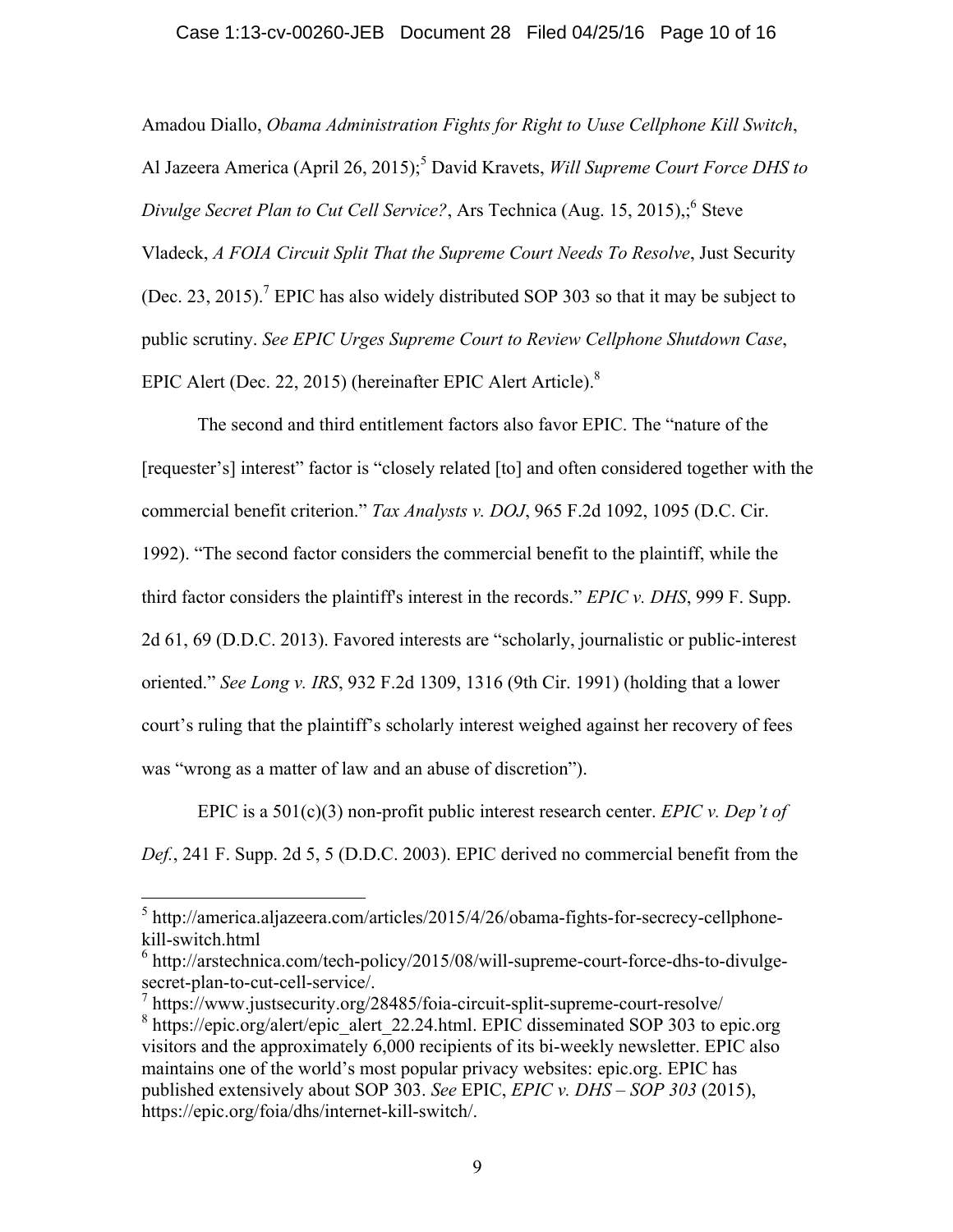## Case 1:13-cv-00260-JEB Document 28 Filed 04/25/16 Page 11 of 16

FOIA request or lawsuit. The sole benefit was to the public, which benefited from the disclosure of the documents released in this case. Thus, EPIC's interest in this matter is squarely within the "scholarly, journalistic or public interest oriented" interests favored by the statute. *See EPIC v. DHS,* 811 F. Supp. 2d 216, 235 (D.D.C. 2011) (finding that "[EPIC's] aims, which include dissemination of information regarding privacy issues to the public . . . fall within the scholarly and public-interest oriented goals promoted by FOIA").

Lastly, the fourth entitlement factor favors EPIC. The question is "whether the agency has shown that it had any colorable or reasonable basis for not disclosing the material until after [Plaintiff] filed suit." *Davy*, 550 F.3d at 1163. Courts have weighed this factor in favor of the plaintiff when the agency failed to adequately explain the withholding. *See Negley v. FBI*, 818 F. Supp. 2d 69, 75 (D.D.C. 2011) (finding agency's failure to demonstrate it had a reasonable basis for refusing to release documents and conduct searches "was exactly the kind of behavior the fee provision was enacted to combat" (citing *Davy*, 550 F.3d at 1163)); *Pinson v. Lappin*, 806 F. Supp. 2d 230, 236 (D.D.C. 2011) (finding defendant's behavior unreasonable where "[o]nly after this litigation did the [agency] fulfill its obligation under the FOIA" by releasing information to plaintiff).

The DHS had no reasonable basis for refusing to disclose any documents in response to EPIC's FOIA request nearly one year after it was submitted, thereby forcing EPIC to file suit. The DHS likewise had no reasonable basis for withholding the additional material it eventually disclosed in the second production of SOP 303. Because the DHS had no "colorable or reasonable basis for not disclosing the material until after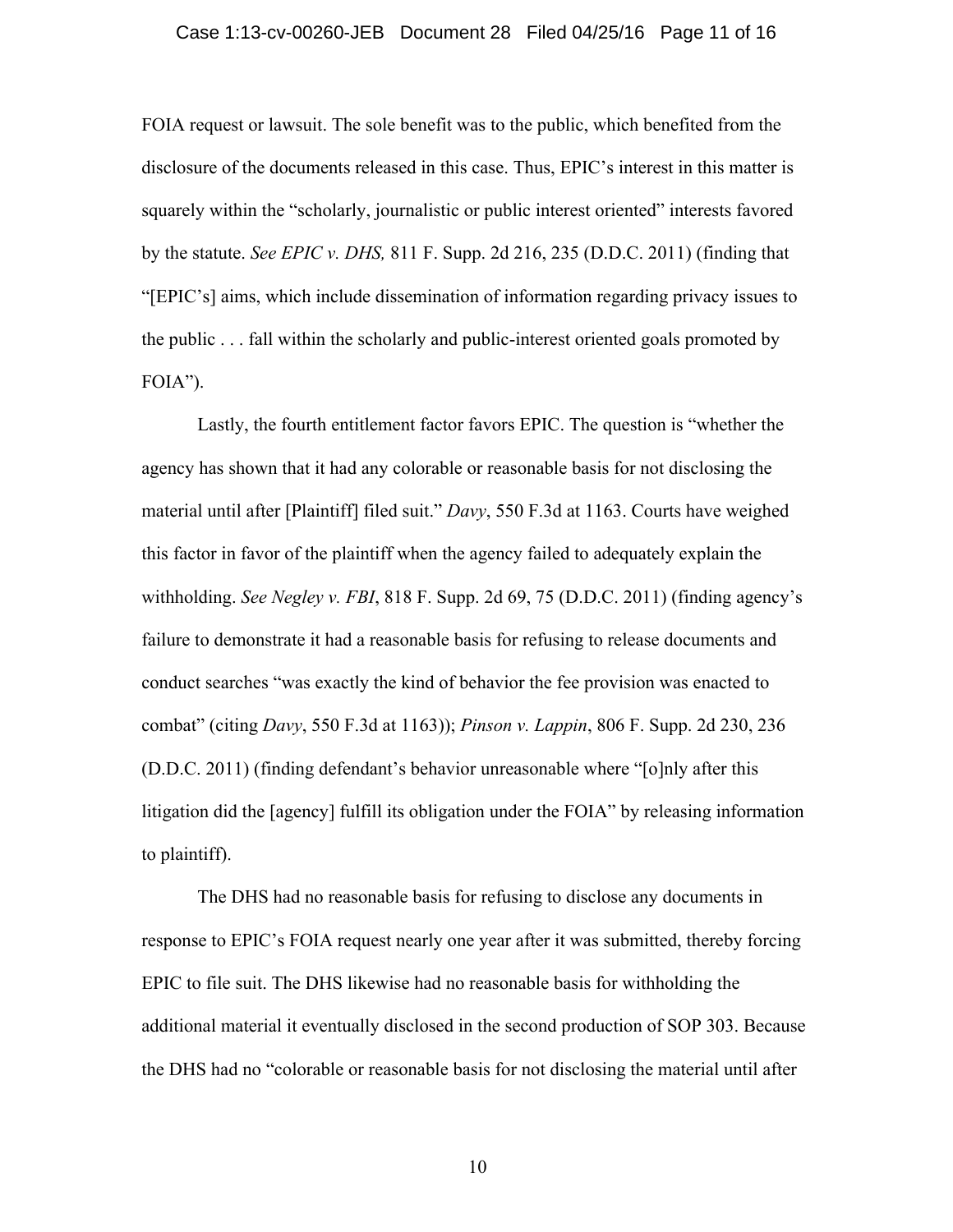[EPIC] filed suit," *Davy*, 550 F.3d at 1163, the fourth factor favors EPIC.

EPIC substantially prevailed in this matter, and all four entitlement factors favor EPIC. The Court should thus grant EPIC's motion and award reasonable attorney's fees and costs in this matter.

#### **II. The attorney's fees EPIC seeks are reasonable.**

EPIC seeks an award of \$92,652.93 in attorney's fees and \$463.82 in costs in this matter, which is reasonable based on the hours worked and applicable billing rates.

To determine whether fees are reasonable, the court must consider (1) whether the attorneys charged a reasonable hourly rate and (2) whether the time attorneys logged on the case was reasonable—i.e.*,* did the attorneys waste or otherwise unnecessarily spend time on the matter. *Judicial Watch, Inc. v. DOJ*, 774 F. Supp. 2d 225, 232 (D.D.C. 2011) (quoting *Bd. of Trs. of Hotel & Rest. Emps. Local 25 v. JPR, Inc.*, 136 F.3d 794, 801 (D.C. Cir. 1998)).

Attorney's fees are calculated based on the "lodestar," which is the number of hours the lawyers reasonably spent on the case multiplied by the lawyers' hourly rates. *Id*. A lawyer's hourly rate is measured by its fair market value, "regardless of whether plaintiff is represented by private or non-profit counsel." *Blum v. Stenson*, 465 U.S. 886, 895 (1984). The fee requester bears the burden of establishing the reasonableness of the hourly rates. *Salazar v. District of Columbia*, 809 F.3d 58, 64 (D.C. Cir. 2015) (citing *Covington v. District of Columbia*, 57 F.3d 1101, 1103 (D.C. Cir. 1995)). Courts in this Circuit routinely employ the *Laffey* Matrix, a schedule of fees based on years of experience for lawyers who practice "complex federal litigation." *Eley v. District of Columbia*, 793 F.3d 97 (D.C. Cir. 2015); *see, e.g.*, *EPIC v. NSA*, 87 F. Supp. 3d 23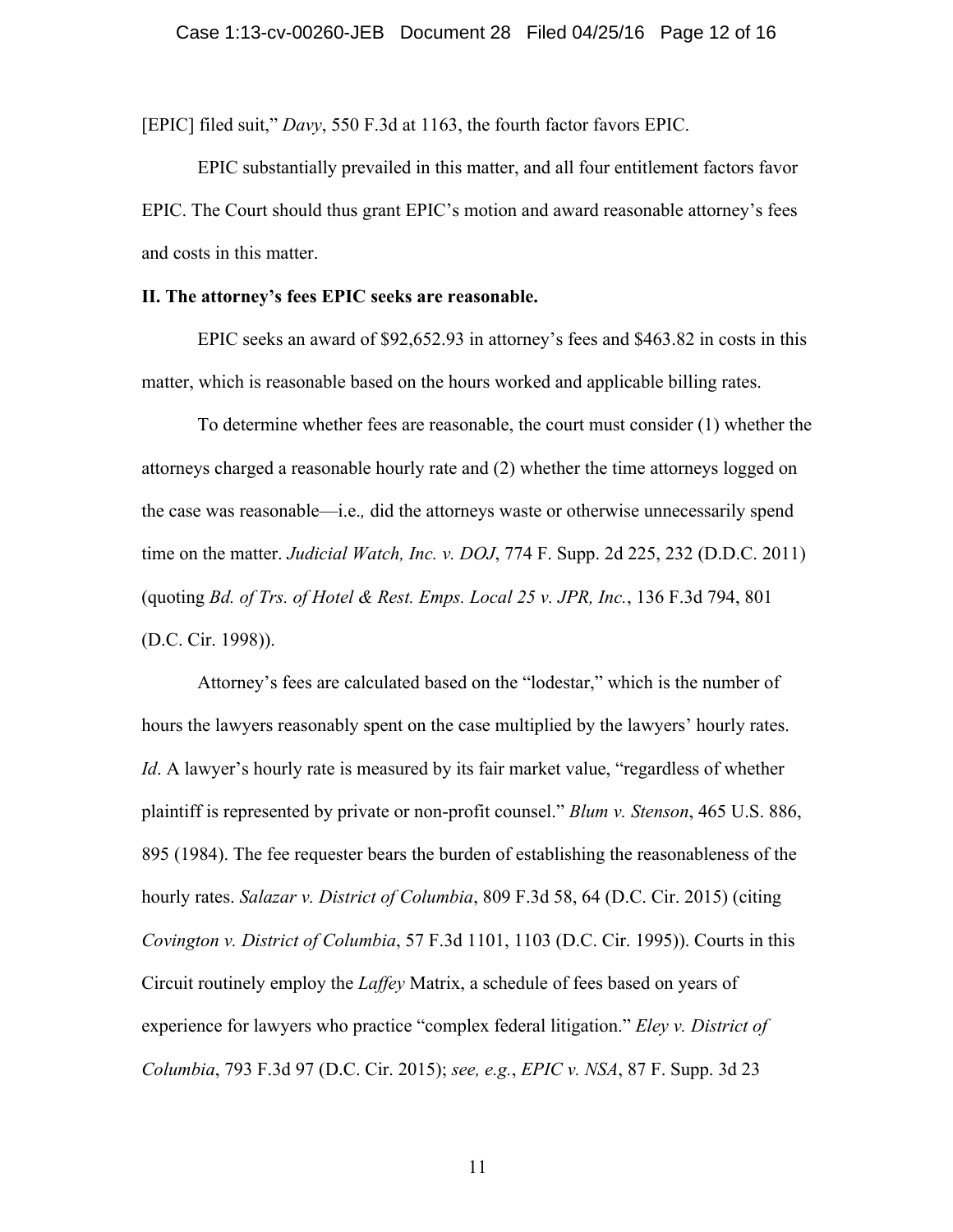(D.D.C. 2015) (affirming a FOIA fee award calculated using the *Laffey* matrix).

Because the *Laffey* matrix was compiled more than thirty years ago, *see Laffey v. Northwest Airlines, Inc*., 572 F. Supp. 354, 371 (D.D.C. 1983), *aff'd in part, rev'd in part on other grounds*, 746 F.2d 1516 (D.C. Cir. 1984), *overruled in part on other grounds en banc by Save Our Cumberland Mountains, Inc. v. Hodel*, 857 F.2d 1516 (D.C.Cir.1988), it must be periodically updated to account for inflation. *Eley v. District of Columbia*, 793 F.3d 97, 101 (D.C. Cir. 2015). Courts have previously considered several different methods for adjusting the *Laffey* matrix. *Compare Thomas v. District of Columbia*, 908 F. Supp. 2d 233 (D.D.C. 2012) (awarding fees based on USAO *Laffey* rates), *with Salazar v. District of Columbia*, 30 F. Supp. 3d 47 (D.D.C. 2014) (awarding fees based on LSI *Laffey* rates). Recently, the D.C. Circuit has concluded that the LSI-adjustment method is superior. *Salazar*, 809 F.3d at 64.

In *Salazar*, the D.C. Circuit determined that the rates generated by using the Legal Services Index ("LSI") of the Nationwide Consumer Price Index to update the *Laffey*  matrix (the "LSI *Laffey* Matrix") are reasonable for complex federal litigation. *Salazar ex rel. Salazar v. District of Columbia*, 809 F.3d 58, 64–65 (D.C. Cir. 2016). Courts in this Circuit have recognized that the LSI *Laffey* Matrix provides a reasonable estimation of billing rates for litigation in FOIA and other complex federal litigation. *See*, *e.g.*, *CREW v. DOJ*, 80 F. Supp. 3d 1, 3 (D.D.C. 2015) ("[T]he Court is persuaded that the LSIadjusted Laffey matrix, while imperfect, offers a better methodology for estimating prevailing market rates for complex federal litigation in Washington, D.C."); *Salazar v. District of Columbia*, 123 F. Supp. 2d 8, 15 (D.D.C. 2000) ("[T]he [LSI-updated] *Laffey* matrix more accurately reflects the prevailing rates for legal services in the D.C.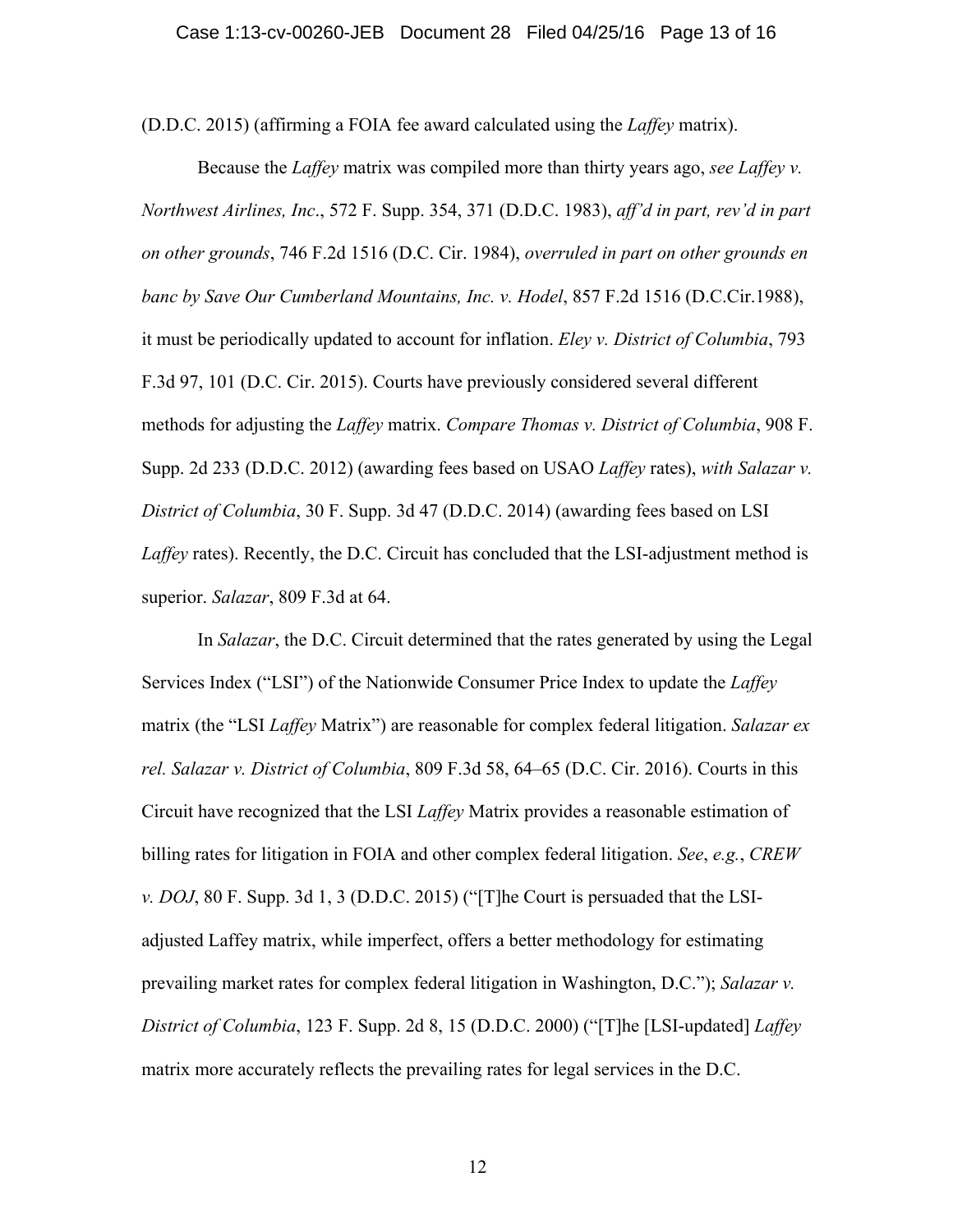community."), *aff'd*, 809 F.3d 58 (D.C. Cir. 2015). *But see Poulsen v. DHS*, No. 13-498, 2016 WL 1091060, at \*6 (D.D.C. Mar. 21, 2016) (failing to note the *Salazar* decision).

The LSI *Laffey* Matrix is "more likely to reflect the rate of change in prevailing legal services" than the USAO Laffey Matrix, it "more accurately reflects the conditions of competition for complex litigation," and it utilizes a more recent survey of rates as compared to the DOJ's version. Pl.'s Mot. Summ. J., Ex. E., Decl. Michael Kavanaugh at 7–10, *CREW v. DOJ*, 80 F. Supp. 3d 1 (D.D.C. 2015) ("CREW"). *See also* Tran Decl. ¶ 6. EPIC has accordingly used the LSI *Laffey* Rates to calculate the lodestar amount in this case. Tran Decl. ¶ 6.

The D.C. Circuit has held that "the second prong of the equation for calculating a fee award—the reasonableness of hourly rates awarded under fee-shifting statutes consists of 'at least three elements: the attorneys' billing practices; the attorneys' skill, experience, and reputation; and the prevailing market rates in the relevant community.'" *Am. Lands Alliance v. Norton*, 525 F. Supp. 2d 135, 148 (D.D.C. 2007) (*citing Covington v. District Columbia*, 57 F.3d 1101, 1107 (D.C. Cir. 1995)). To recover, the movant must provide "contemporaneous, complete, and standardized time records which accurately reflect the work done by each attorney." *Nat'l Ass'n of Concerned Veterans v. Sec'y of Def.*, 675 F.2d 1319, 1327 (D.C. Cir. 1982).

EPIC has provided complete, detailed billing records, Pl.'s Detailed Billing Records, Ex. G, which were contemporaneously recorded and accurately reflect the work done by each attorney. *See* Tran Decl. ¶ 8. The records reflect the date, time, and nature of each activity, and include details about the specific task performed. Ex. G. Each entry is clearly labeled with the name of the attorney performing the work, the attorney's rate,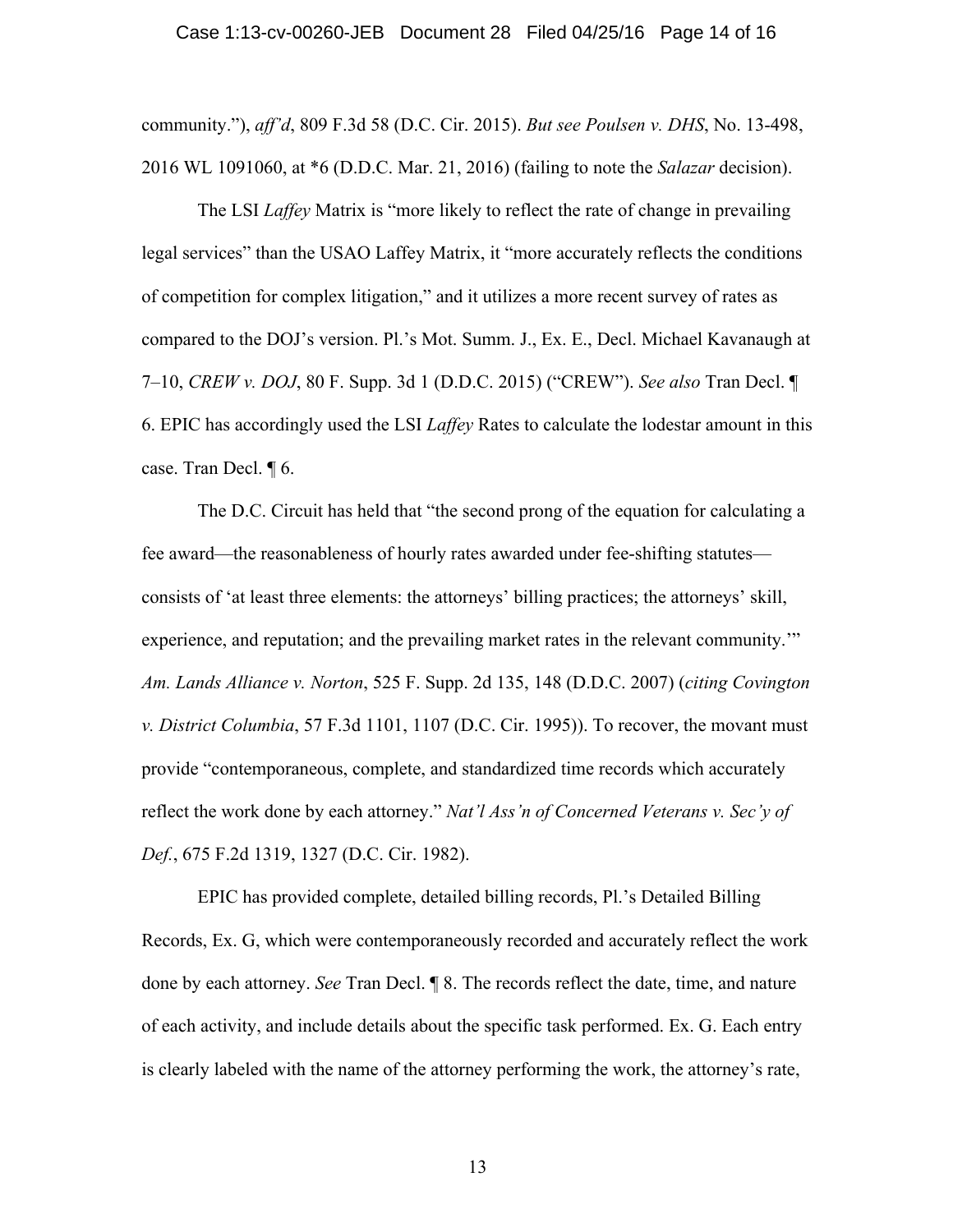### Case 1:13-cv-00260-JEB Document 28 Filed 04/25/16 Page 15 of 16

the hours of work performed on the activity, and the total amount charged for the activity. *Id*. EPIC has therefore provided satisfactory billing records in this matter.

EPIC's request is further supported by affidavits from each attorney who worked on this case during the past four years. Aff. of Marc Rotenberg; Aff. of Ginger McCall; Aff. of Alan Jay Butler; Aff. of David Jacobs; Aff. of Julia Horwitz; Aff. of David Husband; Aff. of T. John Tran; Aff. of Aimee Thomson. EPIC's request for \$350 in costs for filing in the District Court is supported by the case docket in which the clerk of the Court assigned receipt number 0090-3233293. EPIC also includes receipts for \$113.82 in printing and mailing costs related to EPIC's Appellee brief in the D.C. Circuit. *See* Ex. G at 46–47.

Based on the 446.5 hours worked by EPIC's attorneys on this matter and the applicable LSI *Laffey* rates, the total lodestar amount for all work on this matter is \$167,931.20. *See* Tran Decl. ¶ 12. EPIC has further reduced this lodestar amount based on reasonable billing judgment. *Id*. ¶¶ 10–11. EPIC accordingly requests a reasonable award of \$92,652.93 for attorney's fees and \$463.82 in costs in this matter.

## **III. The Court should award EPIC "fees-on-fees."**

EPIC is also entitled to recover fees for its work to obtain fees in this matter. "It is settled in this circuit that hours reasonably devoted to a request for fees are compensable." *Judicial Watch, Inc. v. DOJ*, 878 F. Supp. 2d 225, 240 (D.D.C. 2012) (citations omitted); *see also EPIC v. DHS,* 811 F. Supp. 2d 216, 237 (D.D.C. 2011) ("It is a common practice in this jurisdiction to award fees on fees in FOIA cases."). EPIC's attorneys dedicated 30 hours to obtaining fees in this matter. Tran Decl. ¶ 11. The Court should grant EPIC's motion and award fees-on-fees.